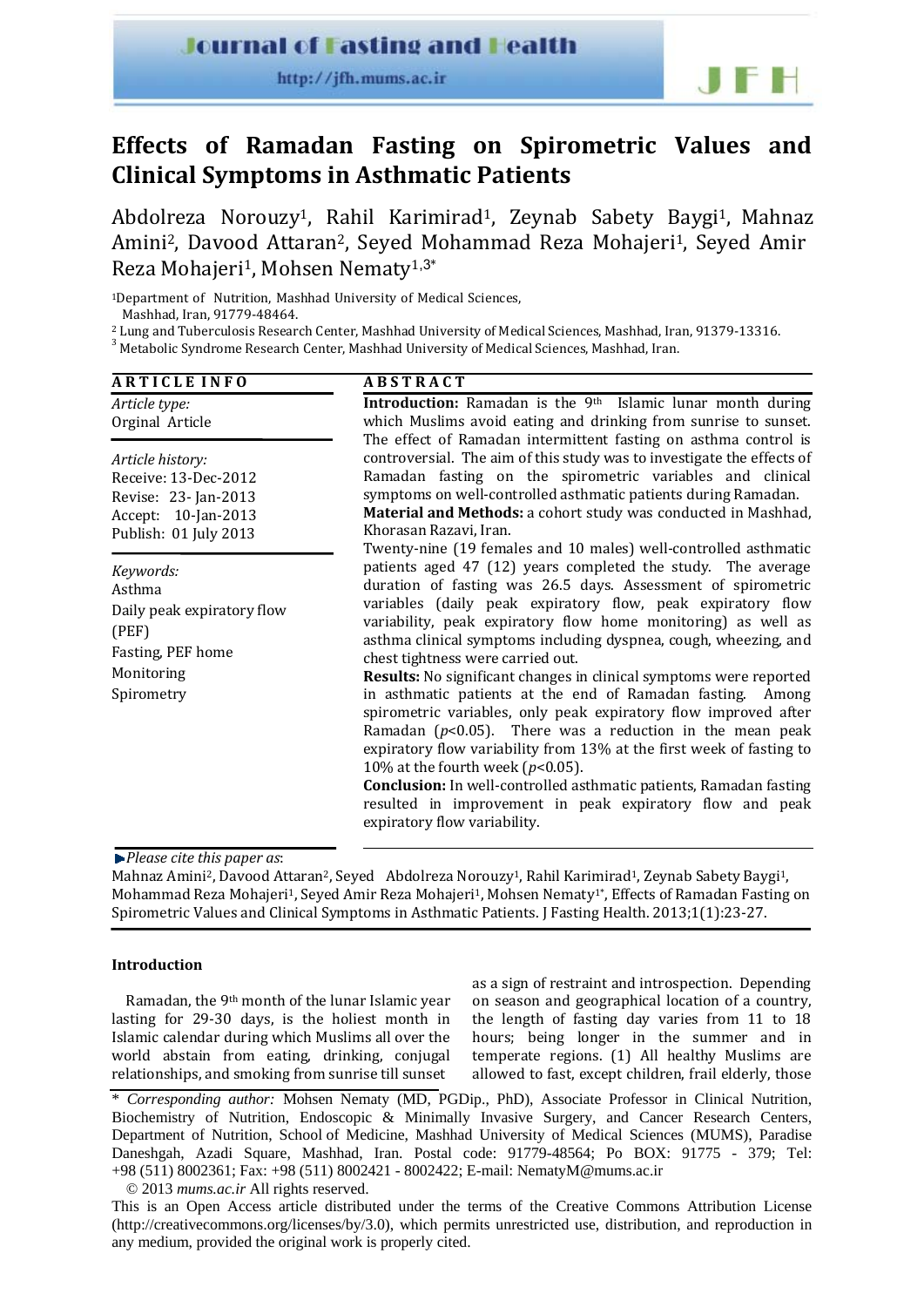who are traveling, (2) women during menstruation, pregnancy, and breast feeding. (2, 3)

In Iran, prevalence of asthma has increased during the recent years. (4) The Iranian Asthma Society has announced that the prevalence of asthma has stood at around 8‐12% for the whole country, (5) while estimated prevalence of asthma in two large cities was reported to be 2.8% for total population of Mashhad and 7.3% for junior high school children in Isfahan. (6, 7)

Although many studies were carried out on the effects of Ramadan intermittent fasting on chronic diseases such as rheumatoid arthritis, (8,9) diabetes, (10, 11) congestive heart failure, (12) and chronic fatigue syndrome, (13) the number of studies on the effects of Ramadan fasting on asthma were very limited. (14, 15, 16) Moreover, most of the studies focused on spirometric changes during Ramadan were performed on healthy subjects. (17‐19)

The aim of present study was to investigate the changes in clinical and spirometric variables before and after Ramadan as well as peak expiratory flow (PEF) home monitoring as an accurate method in well‐controlled asthmatic patients. (20)

## **Material and Methods**

#### *Study Design*

The study was conducted in the Islamic month of Ramadan 1429 A.H (Hijri Muslim calendar) (September, 2008). The average length of fasting day was 14 hours. The study was approved by the Research Ethics Committee of Mashhad University of Medical Sciences (approval number 87224), and an informed written consent was obtained from the subjects prior to participatioan. Patients were enrolled via local advertisement in respiratory clinics of Mashhad in Iran.

A prospective cohort study was performed in a group of well‐controlled asthmatic patients who fasted more than 16 days. Subjects were asked to complete the questionnaire whether or not they have fasted, and the number of fasted days.

#### *Patients*

Thirty‐three well‐controlled asthmatic patients whose symptoms and pharmacotherapy were stable during 3 months prior to the study were recruited. Their asthma were diagnosed by a physician based on Global Initiative on Asthma (GINA) criteria. (21)

Patients with exacerbation of asthma within last three months, those with concomitant cardiopulmonary disease, pregnant and lactating women, and those who fasted fewer than 16 days were excluded from the study.

Subjects' weight and height were measured with light clothing and without shoes. A brief medical assessment including past medical history, duration of asthma, use of medication, and smoking was carried out.

## *Asthma Clinical Symptoms*

Severity of asthma was assessed by a validated Asthma Control Test (ACT) questionnaire. (22) Frequency of respiratory symptoms during day and night such as dyspnea, cough, wheezing, and chest tightness were recorded pre- and post-Ramadan.

#### *Lung Function Tests*

A Spirometric test was performed in all subjects. Spirometry was carried out twice (one week before, and at the end of Ramadan) using an electronic spirometer (Spirolab II, MIR, Italy) in the sitting position using a nose clip. Pre- and post‐Ramadan measures of five lung function parameters (FVC, FEV1, FEV1/FVC, PEF, and MMFR) were performed. Standardization of bronchodilators was performed prior to lung function measurements. The patients were instructed to avoid using short‐acting bronchodilators [including Short Acting Beta Agonist (SABA) and short-acting anticholinergics] 6‐8 hours prior to the test.

#### *Peak Expiratory Flow (PEF)*

All subjects were provided with a PEF device (Micro Peak, Micromedical, UK), and appropriate training for doing PEF home monitoring was performed. Patients were asked to measure their PEF three times a day at 6:00 a.m., 12:00 p.m., and 6:00 p.m. throughout Ramadan fasting period. Patients were advised to take a deep breath and then blow as fast and forcefully as they could do into the device. The highest value of the three attempts was recorded. PEF

**Table 1.** Medications Used By the Study Subjects.

| <b>Medication</b> | Percentage using |
|-------------------|------------------|
| <b>SABA</b>       | 4.3%             |
| LABA+ICs          | 82.6%            |
| ICs               | 8.3%             |
| Theophylline      | 12.5%            |

SABA: Short Acting Beta Agonist, LABA: Long Acting Beta Agonist, ICs: in‐ haled corticosteroid.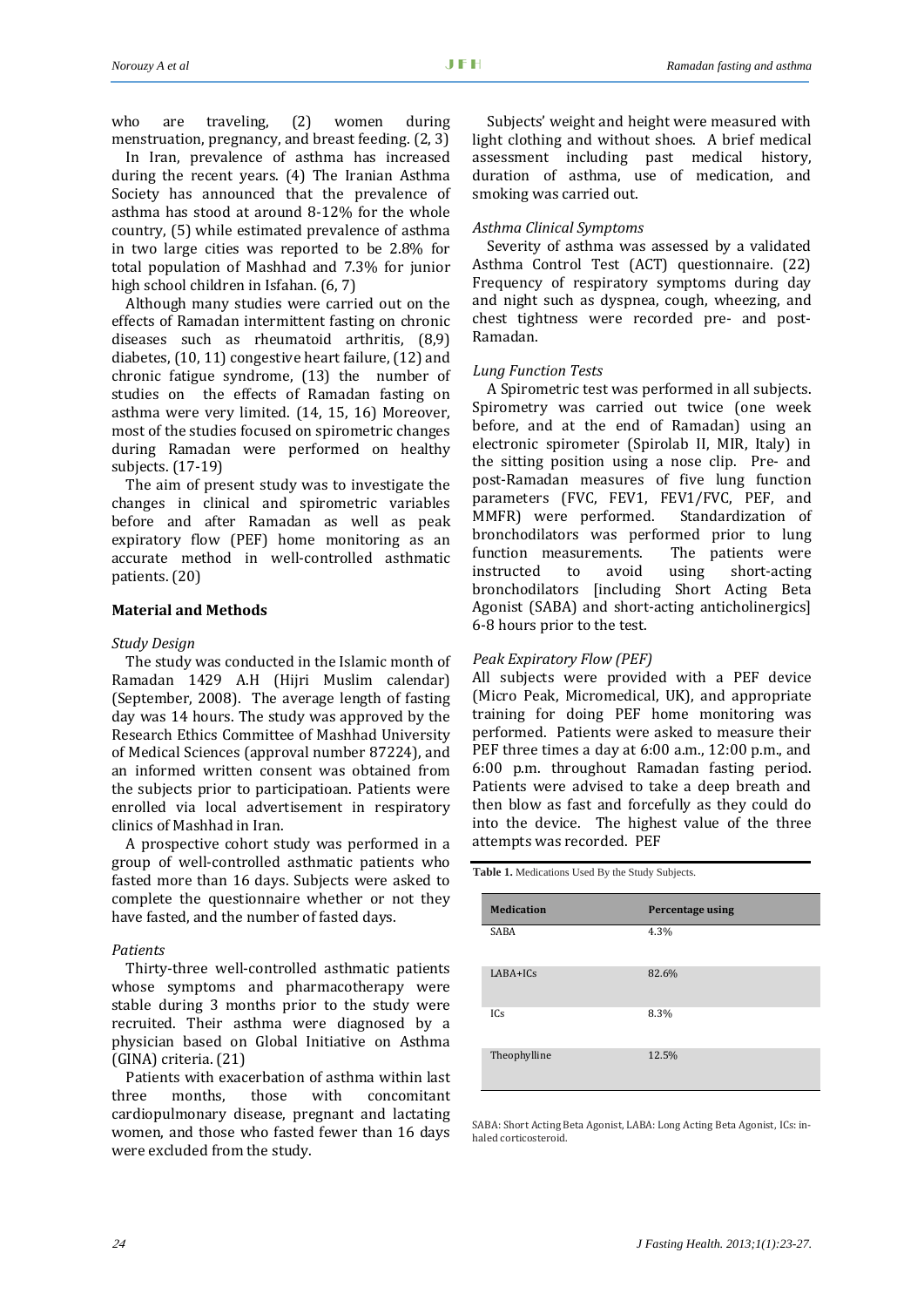variability was defined using the following equation"(Maximum PEF‐ Minimum PEF)/ Maximum PEF" and calculated daily for each patient during the Ramadan. (23)

#### *Statistical Analysis*

Statistical analyses were performed using SPSS statistical software (version 11.5, SPSS Inc. Chicago, IL, USA). Results were expressed as mean and standard deviation (Mean (SD)). Paired t‐tests were performed to compare spirometric variables before and after Ramadan. Repeated Measures of ANOVA was done to compare mean values of PEF variability in four weeks of Ramadan. McNemar Test was used to test the qualitative parameters. The level of statistical significance was considered as p-value  $< 0.05$ .

## **Results**

Twenty-nine patients (19 females and 10 males) aged 47 (12) years (range: 23 to 70 years) with mean  $FEV_1$  of 82.3 (26.1) and 86.9 (28.2) preand post‐ Ramadan, respectively, completed the study. Four patients were excluded; one patient exhibited asthma exacerbation during the study and three patients withdrew their consent for personal reasons. Fasting time was on average 14 hours (range: 13.3 to 14.4 hours) a day, and subjects fasted for 26.5 days out of 29 Ramadan days. There was not outlying data.

## *Asthma Clinical Symptoms*

The changes in all daily and nocturnal symptoms such as dyspnea, cough, wheezing, and chest tightness were not statistically significant. (Table 2)

**Table 2.** Comparison of ACT Before and After Ramadan in Well‐Controlled Asthmatic Patients.

|              |             |            | ACT.A        |                |                       | <b>Total</b> |
|--------------|-------------|------------|--------------|----------------|-----------------------|--------------|
|              |             |            | a            | b              | C                     |              |
|              |             | Count      | 8            | $\mathbf{1}$   | $\mathbf{0}$          | 9            |
|              |             | % of Total | 27.6%        | 3.4%           | .0%                   | 31.0%        |
|              | b           | Count      | $\mathbf{0}$ | 13             | $\mathbf{0}$          | 13           |
| ACT.B        |             | % of Total | .0%          | 44.8%          | .0%                   | 44.8%        |
|              | $\mathbf c$ | Count      | $\mathbf{1}$ | $\overline{2}$ | $\overline{4}$        | 7            |
|              |             | % of Total | 3.4%         | 6.9%           | 13.8<br>$\frac{0}{0}$ | 24.1%        |
| <b>Total</b> |             | Count      | 9            | 16             | $\overline{4}$        | 29           |
|              |             | % of Total | 31.0%        | 55.2%          | 13.8<br>$\frac{0}{0}$ | 100.0%       |

ACT.A: Asthma control test after Ramadan. ACT.B: Asthma control test before Ramadan.

a: asthma seems to be well controlled (score=25). b: asthma seems to be controlled (score=20‐24). c: asthma may not be controlled as well as it could be. (score<20)

#### *Spirometry*

Table 3 shows five spirometric variables before and after Ramadan. PEF was the only parameter

| <b>Variable</b>     | Pre-Ramadan<br><b>Mean (SD</b> | Post-Ramadan<br>Mean (SD) |
|---------------------|--------------------------------|---------------------------|
| FVC (% predicted)   | 81.2 (19.8)                    | 84.7 (21.5)               |
| FEV1 (% predicted)  | 82.3 (26.1)                    | 86.9 (28.2)               |
| <b>FEV1/FVC (%)</b> | 78.1 (11.7)                    | 80.7 (8.9)                |
| $PEF * (L/s)$       | 70.04 (24.6)                   | 87.7 (32.4)               |
| M MFR (L/s)         | 75.2 (38.5)                    | 83.2 (44.3)               |

\**p*<0.001.

with significant increase at the end of Ramadan. (*p*<0.05)

## *PEF*

Mean values of PEF variability is presented in Table 4. Mean peak expiratory flow variability decreased from 13% in the first week to 10% in the fourth week of fasting. (*p*<0.05) (Figure1)



**Figure 1.** Subjects' PEF Variability Changes During Ramadan. (n=29)

#### **Discussion**

To the best of our knowledge, this was the first time that PEF variability home monitoring, spirometry, and clinical symptoms were collectively measured in a group of patients with stable asthma. It is important to note that the measured PEF home monitoring is an index for severity of asthma.

It was shown that among the spirometric values assessed, PEF was the only parameter with a significant improvement after Ramadan. Bener and colleagues showed no significant changes in all measured spirometric variables (FVC, FEV1, FEF 25‐75, FEV1/FVC, and PEF), (16) while studies evaluating lung function measures of healthy subjects during Ramadan showed variable results. (17‐19) Subhan *et al* mentioned significant increase in the amounts of FEF 75% and FEF 75‐ 85% after Ramadan in healthy persons. (18) Moosavi *et al.* showed an increase in lung volumes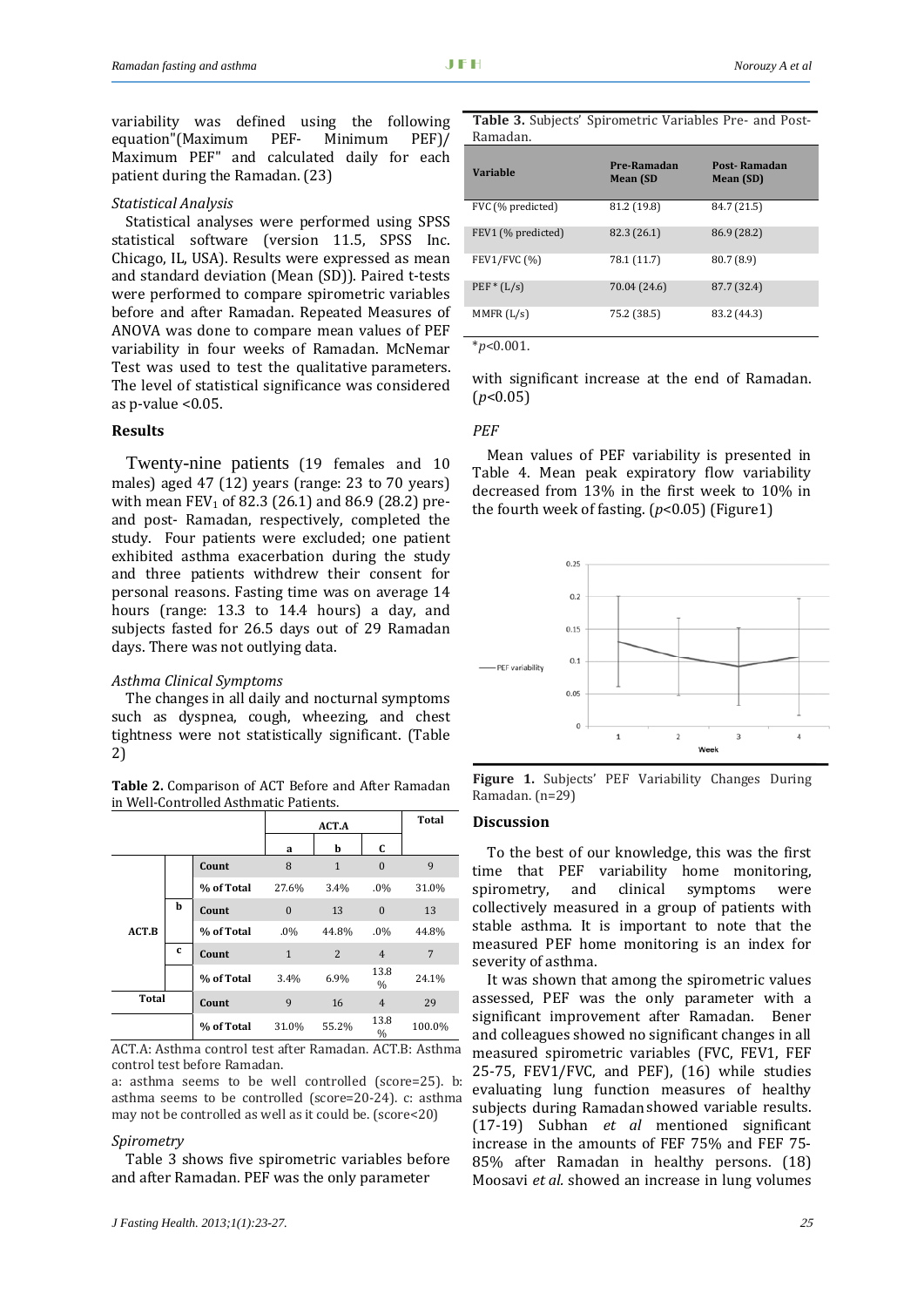| <b>Table 4.</b> Comparison of Peak Expiratory Flow Variability during 4 Weeks of Ramadan (n=29). |                    |                                |                     |                                |  |
|--------------------------------------------------------------------------------------------------|--------------------|--------------------------------|---------------------|--------------------------------|--|
|                                                                                                  | 1st Week Mean (SD) | 2 <sup>nd</sup> Week Mean (SD) | 3 rd Week Mean (SD) | 4 <sup>th</sup> Week Mean (SD) |  |
| PEF variability*                                                                                 | 0.131(0.07)        | 0.107(0.06)                    | 0.092(0.06)         | 0.107(0.09)                    |  |

*\* p <0.05*

I

in healthy subjects after fasting  $(FEV<sub>1</sub>%, PEF, FEF)$ 50%, FEF 75%). (19) On the other hand, Siddiqui showed that FVC decreased significantly post-Ramadan with no significant changes in lung function in healthy persons. (17)

Results of our study showed no significant changes in dyspnea, cough, wheezing, and chest tightness. This is consistent with previous studies. (14‐16) Erkekol and colleagues showed that many Muslim asthmatic patients did not consider asthma as a drawback to fasting, and thus they continued fasting. (14) Indeed, study of Abhari *et al*. did not show any major effect of Ramadan fasting on the control of asthma. (15) Hospitalization rate in asthmatic subjects also did not change compared to other months. (16)

Finding of this study might be relevant weight changing during Ramadan. Various cytokines and mediators such as Interleukin‐6, TNF‐alpha, eotaxin, leptin, and reduction of anti‐inflammatory adipokines in obese subjects may possibly contribute to the development or increased clinical expression of asthma in promoting airway inflammation. Therefore, weight loss may improve asthma. (24) However, after Ramadan, the weight loss was quickly regained. (25)

It appears that fasting does not worsen clinical symptoms. Although sufficient water drinking is needed for remodeling of endothelial airways cells, there might be a redistribution of extracellular water to the bronchial airways to prevent dehydration.

Our study had many limitations; the sample size was not large, however we observed significant changes in PEF home monitoring and its variability. PEF home monitoring was only performed during Ramadan, although spirometric variables were measured before and after Ramadan. It would be better to study our findings in a larger sample with a comparison of PEF home monitoring for at least a complete month prior and after Ramadan. Another important limitation of study was the lack of a control group, as it was difficult to find people not on fasting during this month.

Future research with a larger sample size, recording weight changes, and evaluating food intake and patterns is warranted.

## **Acknowledgements**

We would like to thank all our participants who enthusiastically helped us and Mashhad University of Medical Sciences for financial support.

## **References**

- 2. Cohn C, Joseph D. Role of rate of ingestion of diet on regulation of intermediary metabolism" meal eating" vs." nibbling". Metabolism 1960;9:492‐500.
- 3. el Ati J, Beji C, Danguir J. Increased fat oxidation during Ramadan fasting in healthy women: an adaptative mechanism for body‐ weight maintenance. The American journal of clinical nutrition 1995;62(2):302‐7.
- 4. Angel JF, Schwartz NE. Metabolic changes resulting from decreased meal frequency in adult male Muslims during the Ramadan fast. Nutr Rep Int 1975;11:29‐38.
- 5. Husain R, Duncan MT, Cheah SH, Ch'Ng SL. Effects of fasting in Ramadan on tropical Asiatic Moslems. British Journal of Nutrition 1987;58(01):41‐8.
- 6. Sulimani RA, Famuyiwa FO, Laajam MA. Diabetes mellitus and Ramadan fasting: the need for a critical appraisal. Diabetic medicine 2009;5(6):589‐91.
- 7. Larijani B, Zahedi F, Sanjari M, Amini MR, Jalili RB, Adibi H, et al. The effect of Ramadan fasting on fasting serum glucose in healthy adults. Medical Journal of Malaysia 2003;58(5):678‐80.
- 8. Lamri‐Senhadji MY, El Kebir B, Belleville J, Bouchenak M. Assessment of dietary consumption and time‐course of changes in serum lipids and lipoproteins before, during and after Ramadan in young Algerian adults. Singapore medical journal 2009;50(3):288.
- 9. Adlouni A, Ghalim N, Benslimane A, Lecerf JM, Saile R. Fasting during Ramadan induces a marked increase in high‐density lipoprotein cholesterol and decrease in low‐density lipoprotein cholesterol. Annals of nutrition and metabolism 1997;41(4):242‐9.
- 10. Oliveras López MJ, Agudo Aponte E, Nieto Guindo P, Martínez Martínez F, López García de la Serrana, & López Martínez MC. Nutritional assessment in a Moroccan university population during Ramadan. Nutricion hospitalaria : organo oficial de la Sociedad Espanola de Nutricion Parenteral y Enteral 2006;21(3):313‐6.

<sup>1.</sup> Sarraf‐Zadegan N, Atashi M, Naderi GA, Baghai AM, Asgary S, Fatehifar MR, et al. The effect of fasting in Ramadan on the values and interrelations between biochemical, coagulation and hematological factors. Annals of Saudi medicine 2000;20(5/6):377.81-